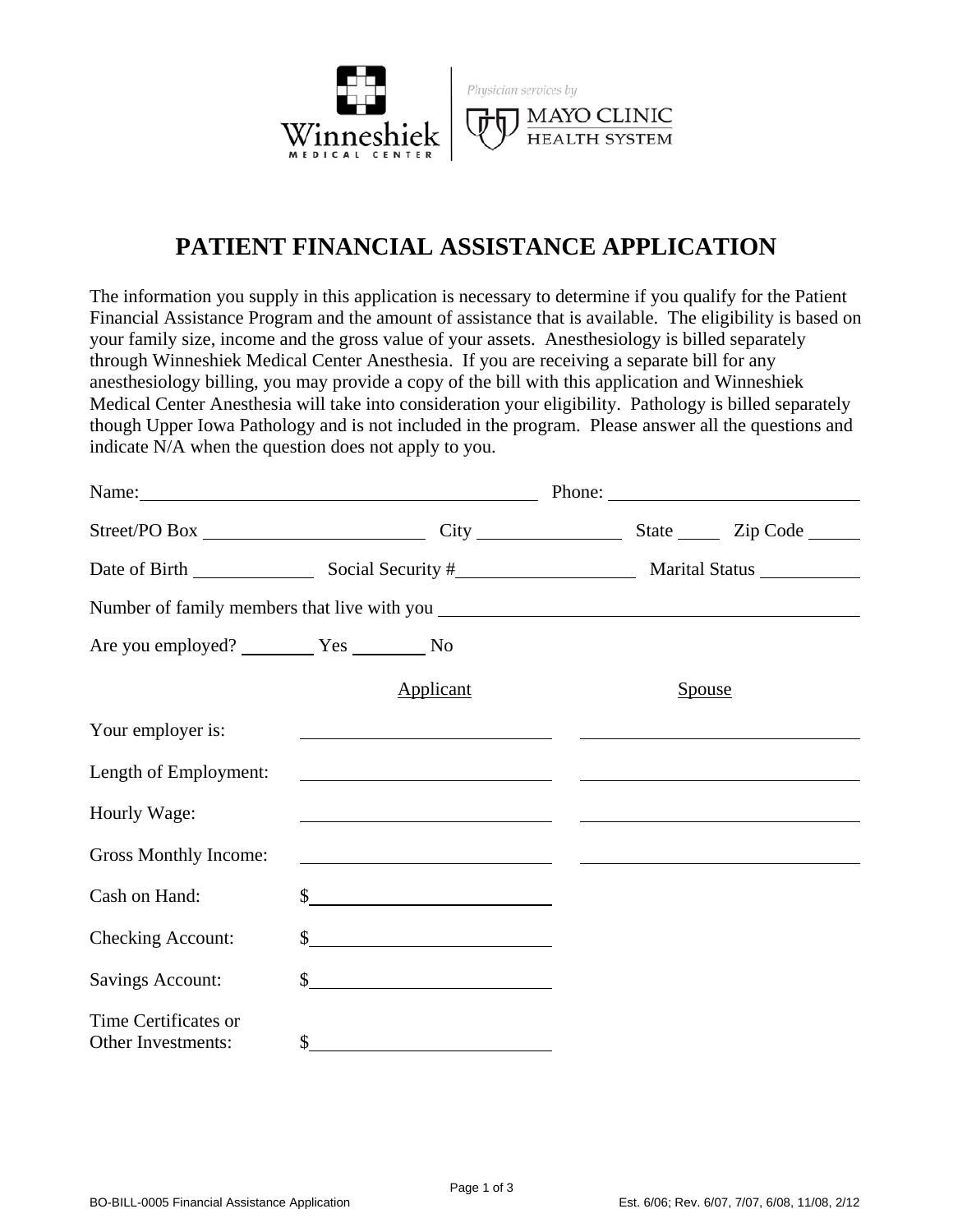Examples of Other Sources of Income:

| Examples of Other Sources of Income:                                                                 |                                                                                                                      |                                                                               |  |
|------------------------------------------------------------------------------------------------------|----------------------------------------------------------------------------------------------------------------------|-------------------------------------------------------------------------------|--|
| <b>SOCIAL SECURITY</b><br><b>WORKERS COMPENSATION</b><br><b>UNEMPLOYMENT</b><br><b>CHILD SUPPORT</b> | <b>WELFARE</b><br>RETIREMENT INCOME<br><b>RENTAL INCOME</b><br><b>UNION BENEFITS</b>                                 | <b>VA PENSION</b><br><b>FOOD STAMPS</b><br><b>INHERITANCE</b><br><b>OTHER</b> |  |
| Who receives this income?                                                                            | Source of Income                                                                                                     | <b>Amount Received</b>                                                        |  |
|                                                                                                      | <u> 1980 - Johann Barn, mars ann an t-Amhain Aonaich an t-Aonaich an t-Aonaich ann an t-Aonaich ann an t-Aonaich</u> | \$<br><u> 1980 - Johann Barbara, martin basa</u>                              |  |
| <u> 1980 - Johann Barn, mars an t-Amerikaansk politiker (</u>                                        |                                                                                                                      | $\frac{1}{2}$                                                                 |  |
| <u> 1989 - Johann Barbara, martxa al III-lea (h. 1989).</u>                                          |                                                                                                                      | $\frac{\text{S}}{\text{S}}$                                                   |  |
| <b>EXPENSES</b>                                                                                      |                                                                                                                      |                                                                               |  |
|                                                                                                      | <b>MONTHLY PAYMENT</b>                                                                                               | <b>BALANCE</b>                                                                |  |
| Mortgage/Rent                                                                                        | $\frac{1}{2}$                                                                                                        | $\frac{1}{2}$                                                                 |  |
| <b>Second Mortgage</b>                                                                               | $\frac{\text{S}}{\text{S}}$                                                                                          | $\frac{1}{2}$                                                                 |  |
| Personal/Home Equity Loans                                                                           | $\frac{\text{S}}{\text{S}}$                                                                                          | $\frac{1}{2}$                                                                 |  |
| Property Insurance                                                                                   | $\frac{\sqrt{2}}{2}$                                                                                                 | $\frac{1}{2}$                                                                 |  |
| Water, Sewer, Garbage                                                                                | $\frac{1}{2}$                                                                                                        | $\frac{1}{2}$                                                                 |  |
| Electricity & Fuel                                                                                   |                                                                                                                      | s                                                                             |  |
| Telephone/Cell Phone                                                                                 | $\frac{\text{S}}{\text{S}}$                                                                                          | s                                                                             |  |
| Cable TV                                                                                             | $\frac{1}{2}$                                                                                                        | $\frac{1}{2}$                                                                 |  |
| Food                                                                                                 |                                                                                                                      | $\frac{1}{2}$                                                                 |  |
| Child Care                                                                                           | $\frac{\sqrt{2}}{2}$                                                                                                 | $\frac{1}{2}$                                                                 |  |
| <b>Child Support</b>                                                                                 |                                                                                                                      | $\frac{1}{2}$                                                                 |  |
| Education Loan(s)                                                                                    | $\frac{\sqrt{2}}{2}$                                                                                                 | $\frac{1}{2}$                                                                 |  |
| Auto Loan(s)                                                                                         | \$<br><u> 1989 - Andrea Andrew Maria (b. 1989)</u>                                                                   | \$<br><u> 1980 - Andrea Andrew Maria (h. 1980).</u>                           |  |
| Auto (Gas, Repairs, etc.)                                                                            |                                                                                                                      | \$                                                                            |  |
| Credit Card(s)                                                                                       | \$                                                                                                                   | \$                                                                            |  |
| Life Insurance                                                                                       | \$                                                                                                                   | \$                                                                            |  |
| <b>Health Insurance</b><br>\$                                                                        |                                                                                                                      | \$                                                                            |  |
| <b>Medication Bills</b>                                                                              | \$                                                                                                                   | \$                                                                            |  |

Have you applied for any financial assistance programs within the last year (Social Security Disability, Medicaid/Title 19, Medically Needy, County Relief, Veterans Affairs), if so, what is the current status (approved, denied, pending) if denied, WHY?

Doctor's Bills  $\qquad \qquad \text{S}$  \$ Hospital Bills  $\qquad \qquad$  \$ Other:  $\qquad \qquad \text{\$\$}$   $\qquad \qquad \text{\$\$}$ 

 $\overline{a}$